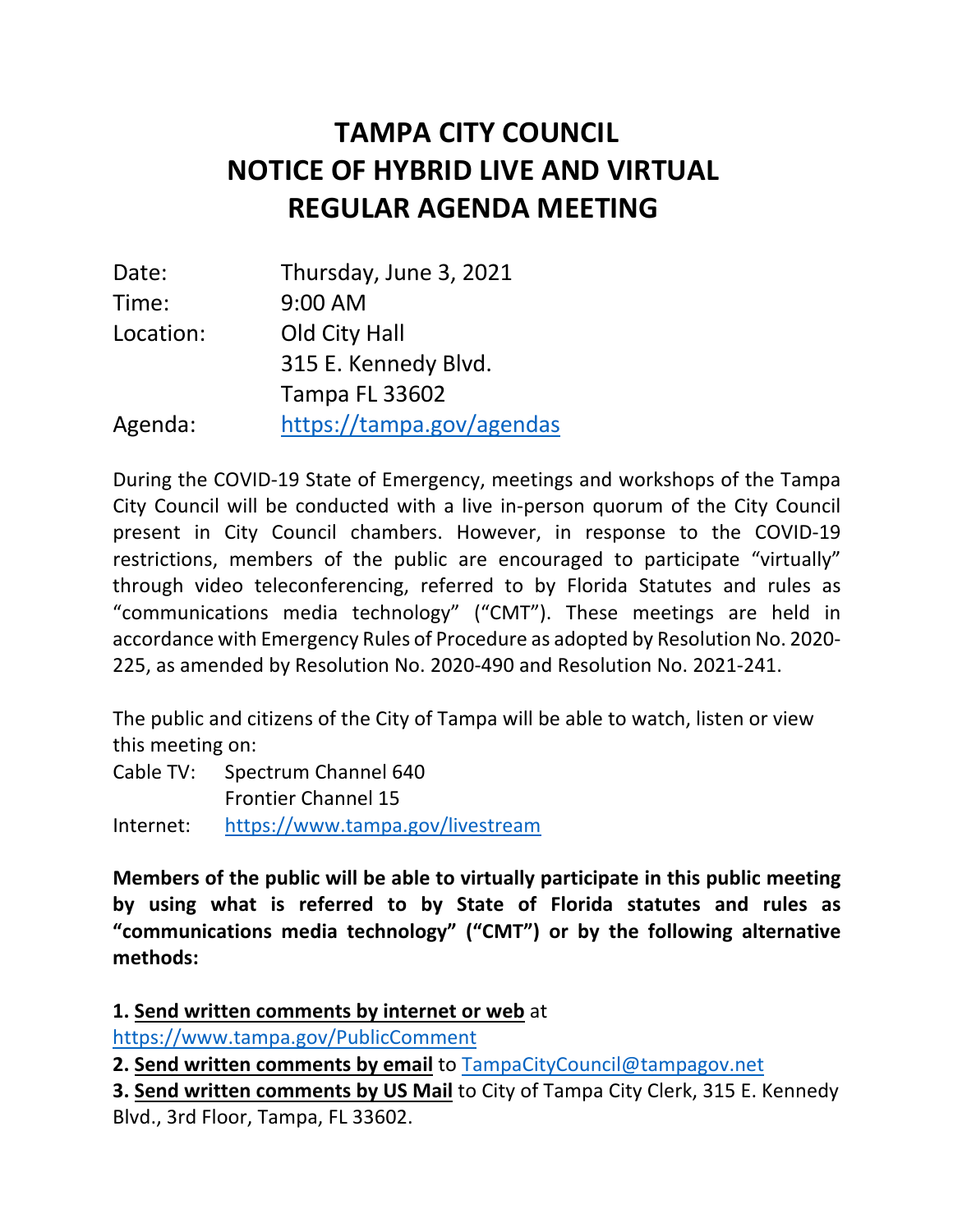## **4. Speak remotely during public comment with the use of CMT:**

 Complete the form at https://www.tampa.gov/PublicComment **AND** state on the form under "Request Type" that you wish to speak live during the public comment participate live through the use of CMT. Registration for speaking **remotely** must  be requested at least **24 hours prior to the meeting.**  period. You will then be contacted with additional instructions on how to

### **5. Participate by using CMT available at Old City Hall:**

 Those individuals, who do not have access to a communications media device, have the option of participating via communications media technology, which will be made available to the public by the City of Tampa, during the hybrid live/virtual meeting, at:

> Old City Hall 315 E. Kennedy Blvd., Tampa, FL 33602 (2<sup>nd</sup> Floor)

## *PLEASE NOTE: Use of masks and social distancing inside the building are encouraged.*

 *TO PARTICIPATE REMOTELY IN LAND USE AND ALCOHOLIC BEVERAGE PUBLIC HEARINGS, PRE-REGISTRATION IS REQUIRED.* Instructions for participating in quasi-judicial and legislative public hearings are available at:

https://www.tampa.gov/document/instructions-participate-virtual-publichearing-34621

#### **Persons requiring help in accessing this means of public participation should call 813-274-8397 for assistance**.

 Comments specific to a public hearing will be heard when it appears on the agenda. All written comments must be received no later than **24 hours prior to the hearing**  to be distributed timely to City Council members and made part of the permanent record of quasi-judicial matters. Public comments timely received by mail, email, web or via CMT will be afforded equal consideration as if the public comments were made in person.

 Should any person desire to appeal any decision of the Tampa City Council with respect to any matter to be considered at this meeting, that person shall ensure that a verbatim record of the proceeding is made including all testimony and evidence upon which any appeal may be based (F.S. 286.0105).